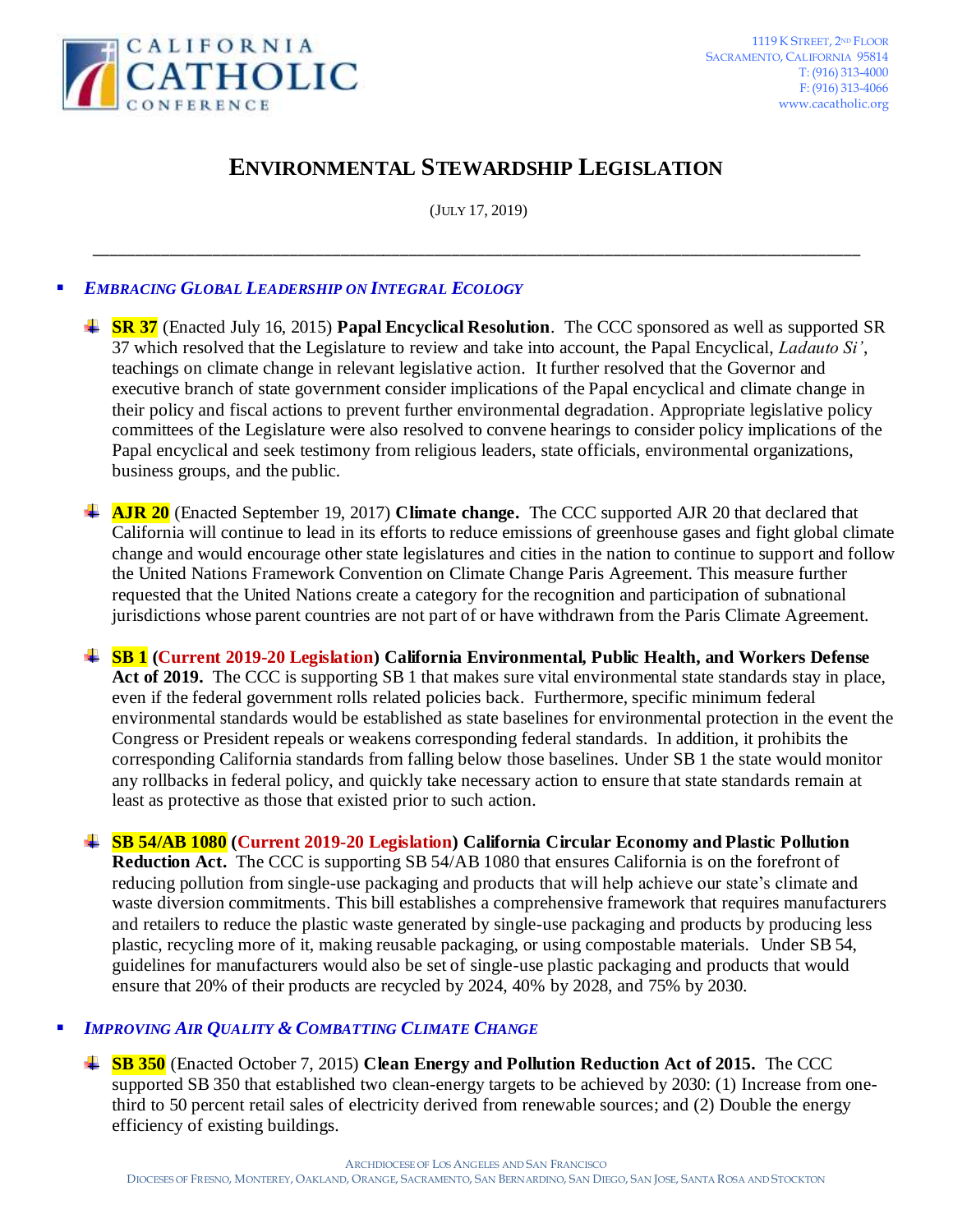- **SB 32** (Enacted September 8, 2016) **California Global Warming Solutions Act of 2006: emissions limit.** As a supporter of AB 32 in 2006, the CCC supported SB 32. This measure set an enforceable greenhouse gas (GHG) reduction target of 80 percent below 1990 levels by 2050. This measure also incorporated the Governor's midterm target, (to reduce climate pollution to 40 percent by 2030) to ensure that the state achieves our 2050 goals through the most cost-effective pathway available. Additionally this measure integrates complimentary policies such as standards for renewable power, energy efficiency in buildings, and petroleum reductions.
- **SB 1383** (Enacted September 19, 2016) **Short-lived Climate Pollutants.** The CCC supported SB 1383 that requires the State Air Resources Board, no later than January 1, 2018, to approve and begin implementing that comprehensive strategy to reduce emissions of short-lived climate pollutants to achieve a reduction in methane by 40%, hydrofluorocarbon gases by 40%, and anthropogenic black carbon by 50% below 2013 levels by 2030.
- **SB 100** (Enacted September 10, 2018) **California Renewables Portfolio Standard Program: emissions of greenhouse gases.** As we supported SB 350 in 2015, the CCC supported SB 100 that establishes the 100 Percent Clean Energy Act of 2017. Under this act the Renewables Portfolio Standard requirement would be accelerated from 50% to 60% by 2030. Furthermore, this bill would require retail sellers of electricity to develop plans for the achievement of an additional 40% clean, zero carbon, and renewable energy target by 2045; for a total of 100 percent clean energy.
- **SB 210 (Current 2019-20 Legislation) Heavy-Duty Vehicle Inspection and Maintenance Program.** The CCC is supporting SB 210 that directs the California Air Resources Board (CARB) to create "smog check" requirements for heavy-duty non-gasoline trucks by modernizing emissions control enforcement through a comprehensive inspection and maintenance program. Over the next decade, SB 210 will assist in the removal of 1,600 tons of harmful particulate matter, equivalent to taking 375,000 trucks off the roads in California.
- **SB 386 (Current 2019-20 Legislation) California Renewables Portfolio Standard Program: irrigation** districts. The CCC is opposing SB 386 that undermines progress towards achieving 100% clean electricity generation by 2045, a goal that was affirmed by enacting SB 100. This bill would allow large-scale hydropower generation to count toward the Renewable Portfolio Standard goal of 60 %of non-carbon and renewable electricity generation by 2030. SB 386 would undercut the incentive to invest in new, renewable energy sources and set a bad precedent for others to seek similar exemptions.

## *ASSURING PLENTIFUL SUPPLY OF CLEAN, AFFORDABLE WATER*

- **AB 401** (Enacted October 9, 2015) **Low-Income Water Rate Assistance Program**. The CCC supported AB 401 that requires the State Water Resources Control Board, in collaboration with the State Board of Equalization, to develop a statewide plan for funding and implementing a program to provide funding assistance for water service to households with less than 200 percent of the federal poverty line.
- **SB 1262** (Enacted September 24, 2016) **Water Supply Planning**. The CCC supported SB 1262 that revised requirements that new developments must meet in order to demonstrate that its water supply are sufficient to include consideration of provisions of the Sustainable Groundwater Management Act (SGMA). SB 1262 updated statutes to integrate groundwater sustainability agencies and considerations into water supply and land use planning.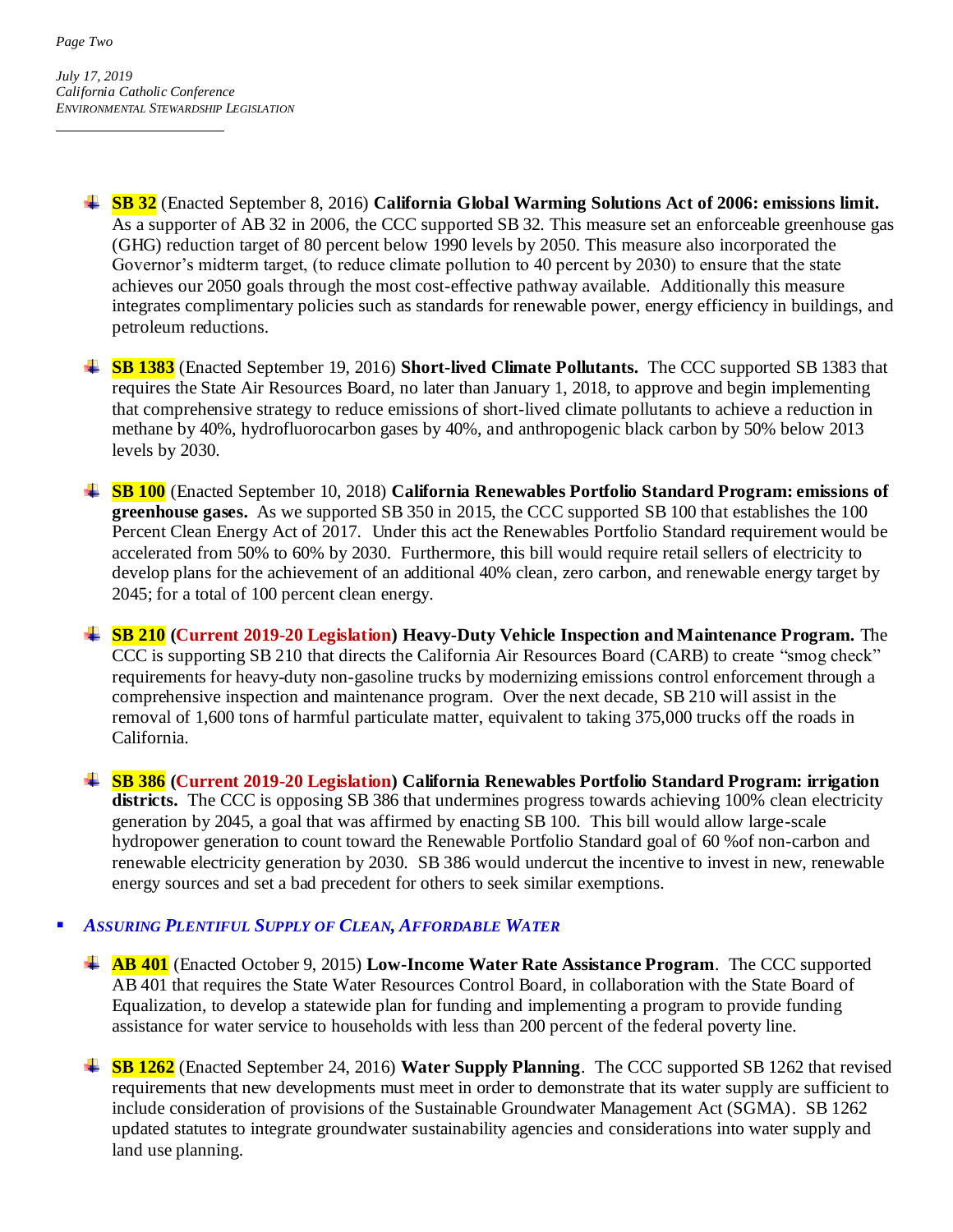#### *Page Three*

*July 17, 2019 California Catholic Conference ENVIRONMENTAL STEWARDSHIP LEGISLATION*

- **SB 552** (Enacted September 28, 2016) **Public Water Systems: Disadvantaged Communities: Consolidation or Extension of Service.** The CCC supported SB 552 that provides state authority for water systems that consistently fail to provide an adequate supply of safe drinking water to be responsibly consolidated with a public water systems that can remedy that failure. SB 552 also adds a new tool that allows the State Water Resources Control Board to contract with a third party to provide administrative and managerial services to help a failing public water system in a disadvantaged community provide adequate and affordable water.
- **AB 638 (Current 2019-20 Legislation) Water storage: climate change impacts.** The CCC is supporting AB 638 that requires the Department of Water Resources (DWR) to identify water storage facilities vulnerable to threats from climate change and propose strategies to mitigate those threats. The bill requires DWR to examine all forms of storage from manmade reservoirs to naturally occurring storage like groundwater and snowpack.
- **SB 200 (Current 2019-20 Legislation) Safe and Affordable Drinking Water Fund.** The CCC is supporting SB 200 that would establish the Safe and Affordable Drinking Water Fund to help water systems provide an adequate and affordable supply of safe drinking water in both the near and the long term. Stable funding would be provided for small, rural and/or socioeconomically disadvantaged ratepayer bases who are typically are forced to bear the entire ongoing cost of drinking water treatment. Under budget agreement, \$100 million in cap-and-trade revenue, and \$30 million will come from general tax money, will be earmarked annually as a sustainable funding source for clean water through 2030.

## *EDUCATING ENVIRONMENTAL LITERACY*

- **SB 720** (Enacted September 13, 2018) **Environmental education: environmental principles and concepts.** The CCC supported SB 720 that integrated existing Environmental Principles and Concepts into California's elementary and secondary curriculum across multiple subject areas. In addition, the bill directs the Superintendent of Public Instruction to use available resources to further the goals of environmental literacy and justice. Access to environmental literacy is further strengthened by encouraging partnerships among educational agencies and community-based and nonprofit organizations.
- **AB 209 (Current 2019-20 Legislation) Parks: environmental education: grant program.** The CCC is supporting AB 209 that would foster good stewardship among underserved and at-risk youth by increasing their ability to engage in outdoor environmental education experiences at state parks and other public lands where these activities take place. Under this bill, both non-profit organizations and public agencies could receive support for program operations costs associated with connecting historically underserved communities with new or expanded outdoor experiences that develops an ethics of ecology future generations of Californians.
- **AB 556 (Current 2019-20 Legislation) Outdoor experiences: community access program: grant program.** The CCC is supporting AB 556 that would expand outdoor environmental education in natural lands for disadvantaged young Californians who have little to no access to such wonderful experiences. Under this bill, both non-profit organizations and public agencies could receive support for transportation services from schools and other locations in furtherance of providing new/expanded outdoor experiences. In so doing, AB 556 reverses a "nature deficit disorder" by enabling reliable and available transportation to connect low-income youth to otherwise unrealized or under-experienced outdoor opportunities.